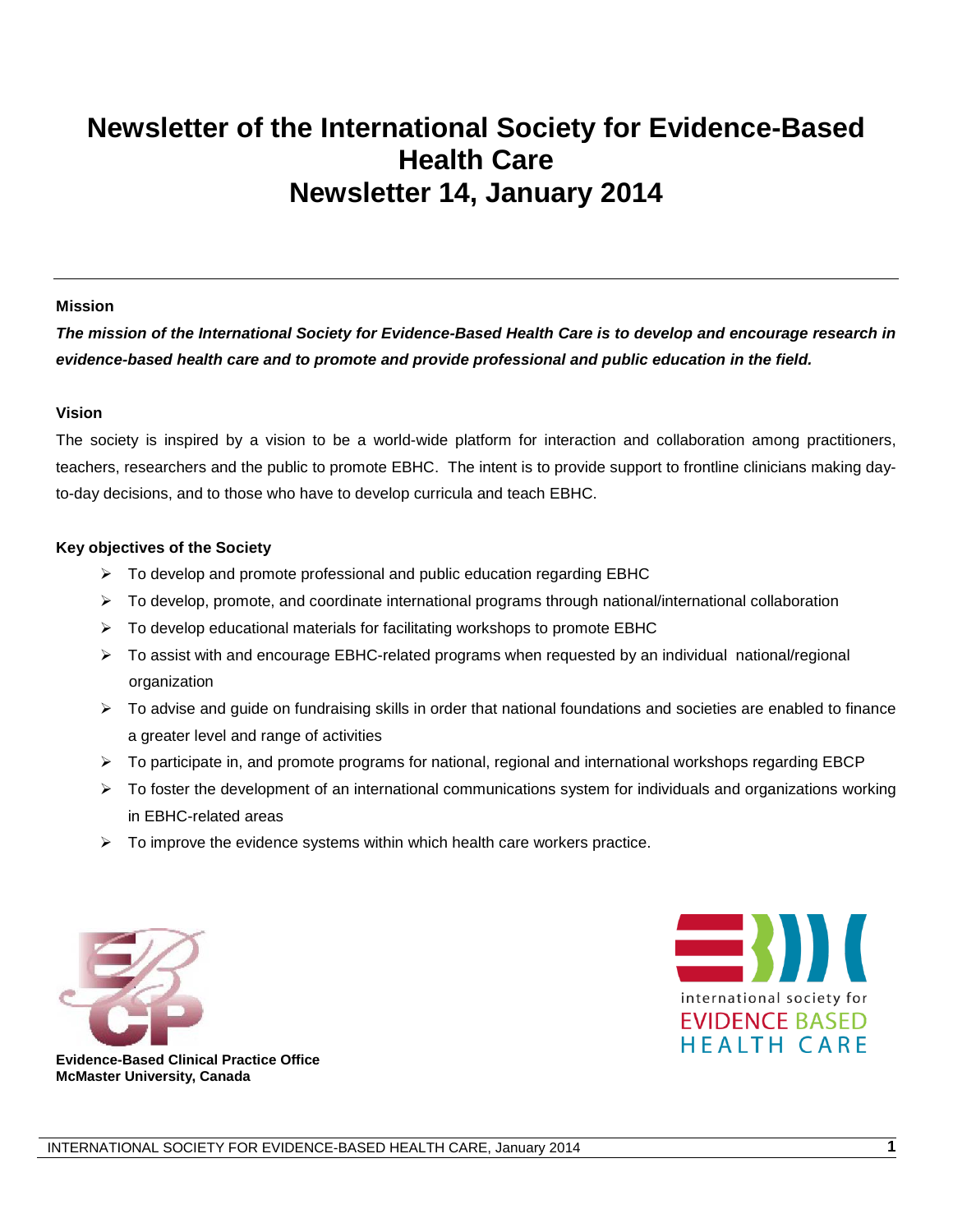# **TABLE OF CONTENTS**

# **EDITORIALS**

# **TEACHING & PRACTICE TIPS**

# **RESEARCH & REVIEWS**

| Assessing the applicability of findings in systematic reviews of complex interventions can enhance the |   |
|--------------------------------------------------------------------------------------------------------|---|
|                                                                                                        |   |
|                                                                                                        |   |
|                                                                                                        |   |
| Evaluating the Impact of an Intensive Education Workshop on Evidence-Informed Decision Making          | 9 |
|                                                                                                        |   |
| Evidence-Based Medicine Interactive eBook Learning Effect (conference abstract)                        |   |

## **RESOURCES & REVIEWS**

| Students4BestEvidence - a New Network for Students Interested in Evidence-Based                     |  |
|-----------------------------------------------------------------------------------------------------|--|
|                                                                                                     |  |
| Single-Center Trials Tend to Provide Larger Treatment Effects than Multicentre Trials: a Systematic |  |
|                                                                                                     |  |

# **WORKSHOPS AND CONFERENCES**

| 13. |
|-----|
| 14  |
| 15. |
|     |

INTERNATIONAL SOCIETY FOR EVIDENCE-BASED HEALTH CARE, January 2014 **2**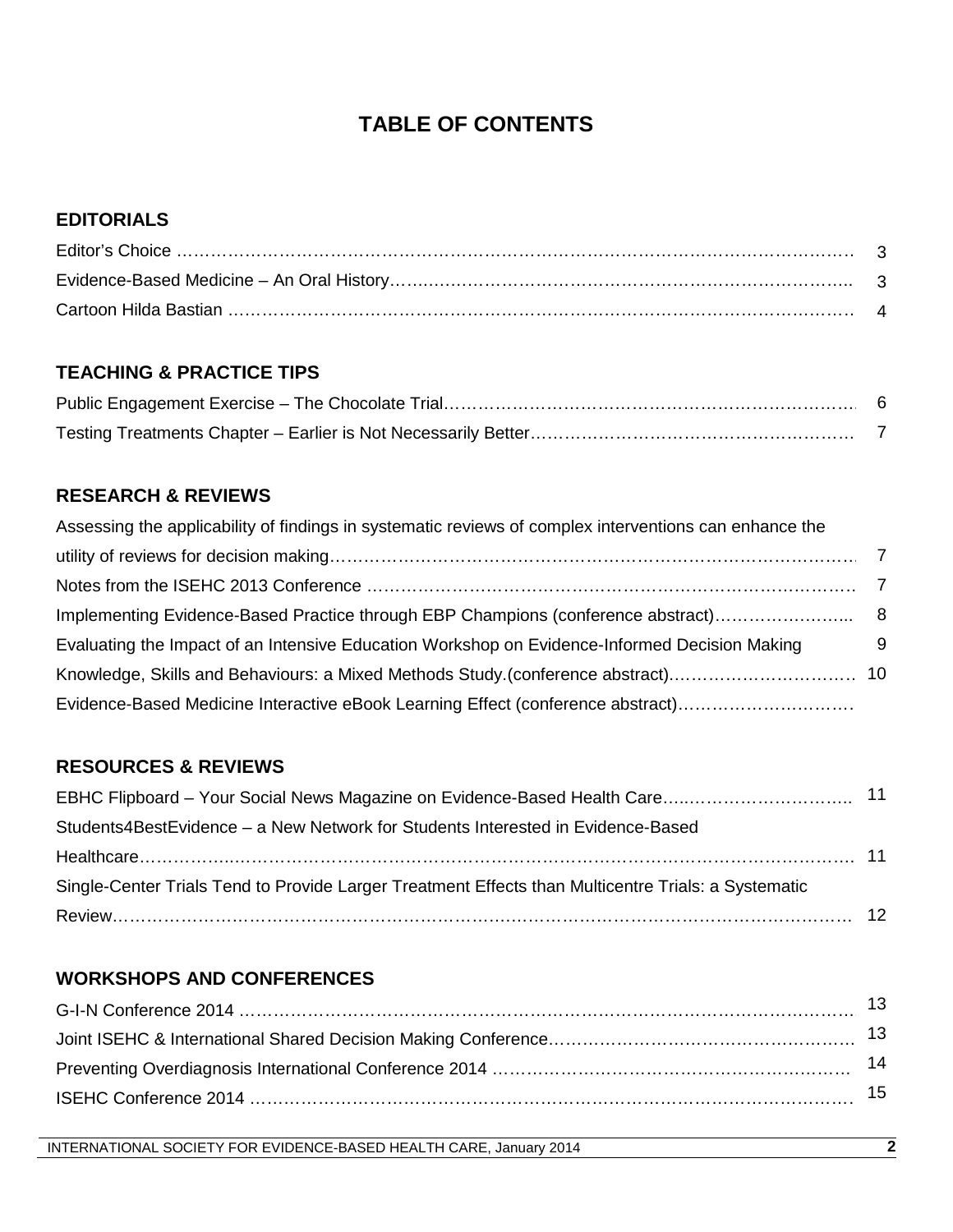# **Editorials**

# *Editors Choice*

ISEHC is on a success path and is growing rapidly. After two successful conferences the society is becoming an increasingly established player in the EBHC field.

In this issue, we include a short report from the second ISEHC Conference last year and a few conference abstracts on different ways to integrate evidence-based practice into education.

The conference also discussed views of the future and recognised the move to increasingly high-tech solutions such as smart phones and push services. Along those lines, we present two new digital resources in this issue: a Flipboard magazine to keep up-to-date with EBHC-related news articles and a new website for students interested in sharing knowledge on evidence-based healthcare.

Do single-centre trials in critical care medicine provide the same estimates of treatment effects than multi-centre trials? According to a systematic review by Susanne Unverzagt and colleagues, single-centre trials tend to provide larger estimates of treatment effects and should be used with caution for decision making.

Belinda Burford and colleagues encourage authors of systematic reviews of complex interventions to assess the applicability of their findings. This could further enhance the utility of reviews for decision making.

Finally, the EBM events to bear in mind for this year are the G-I-N Conference in Melbourne in August, the Preventing Overdiagnosis Conference in Oxford in September and the 3<sup>rd</sup> ISEHC Conference in Taiwan in November.

Hope to see you there.

Paul Glasziou

# **Evidence-Based Medicine – An Oral History**

Evidence-based medicine (EBM) is a relatively young field. Although its roots go back to the 1960s, Gordon Guyatt only coined the term EBM in 1991. Since then, much innovation in practicing and teaching medicine has been achieved, not least through the worldwide Cochrane Collaboration.

*JAMA* and the *BMJ* recently invited six pioneers of the EBM movement to participate in an oral history event and filming. The six individuals shared their personal perspectives on the origins, present and future of EBM, along with personal reflections of clinical and patient encounters and shared decision making in the context of EBM.

The six EBM leaders were:

- Iain Chalmers, MBBS, DSc, coordinating editor, The James Lind Library and Testing Treatments Interactive
- Kay Dickersin, MA, PhD, director, John Hopkins Centre for Clinical Trials and director of the US Cochrane Centre
- Paul Glasziou, FRACGP, PhD, general practitioner, clinical researcher, and former director of Oxford University's Centre for Evidence-Based Medicine
- Muir Gray, CBE, DSc, MD, FCLIP, director, Better Value Healthcare
- Gordon Guyatt, BSc, MD, MSc, FRCPC, distinguished professor of medicine and clinical epidemiology and biostatistics, McMaster University
- Drummond Rennie, MD, FRCP, former contributing deputy director, JAMA, and adjunct professor of medicine, P.R. Lee Institute for Health Policy Studies, University of California, San Francisco.
- David L. Sackett, OC, FRSC, MD, MDHC, FRCP, director, Trout Research and Education Centre at Irish Lake
- Richard Smith, MBChB, CBE, FMedSci, FRCPE, FRCGP, director, UnitedHealth Chronic Disease Initiative and former editor, *BMJ*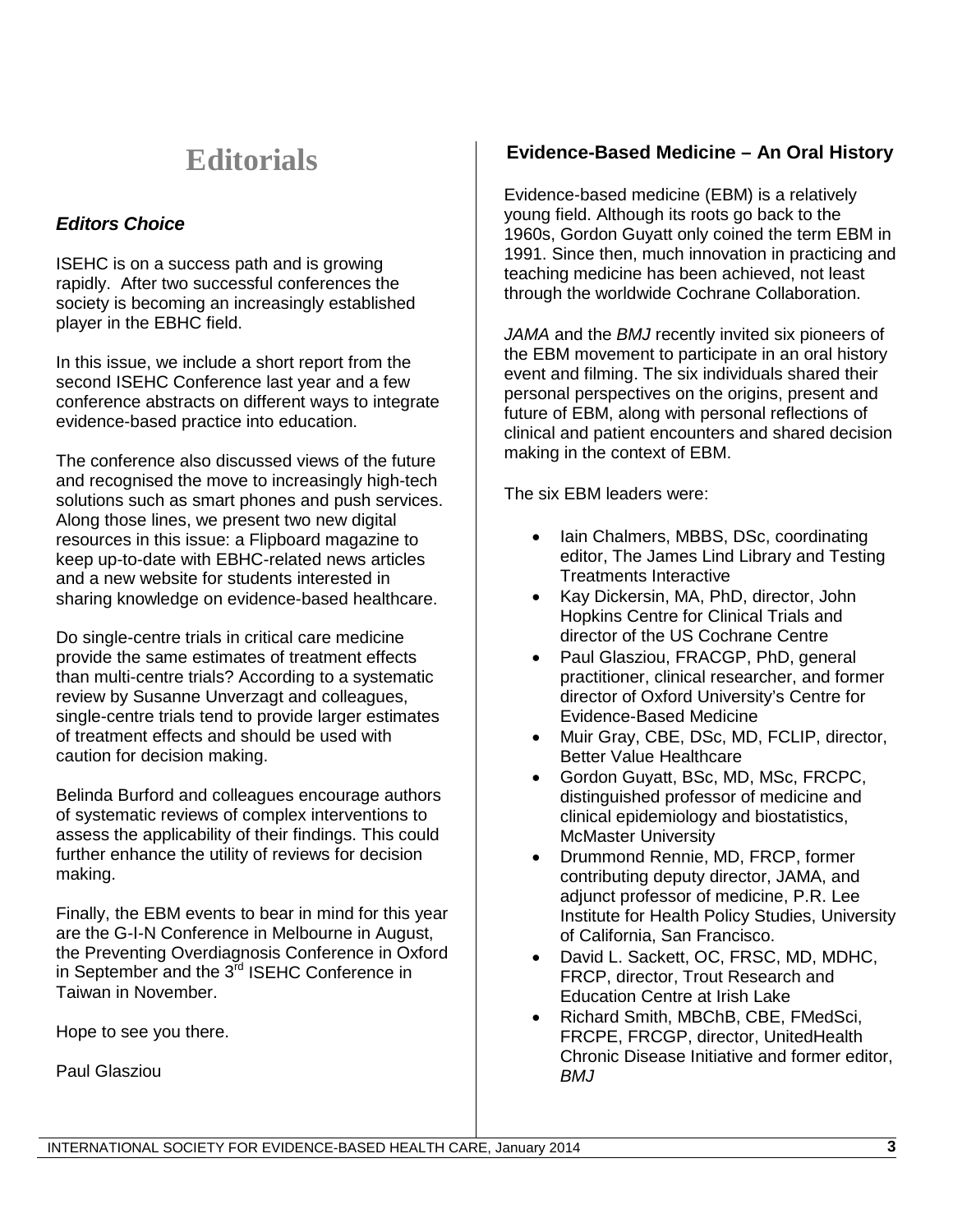The video of the event is available for free, alongside interviews with other EBM leaders, on the following website: <http://ebm.jamanetwork.com/index.html>

An editorial written by Richard Smith and Drummond Rennie has been published by *JAMA* and *BMJ*.

[http://jama.jamanetwork.com/article.aspx?articleid=](http://jama.jamanetwork.com/article.aspx?articleid=1817042) [1817042](http://jama.jamanetwork.com/article.aspx?articleid=1817042)

### **What's so good about "early", anyway? Hilda Bastian**



EVERY DAY GERTRUD WAS MORE CONVINCED THE BENEFITS OF BEING AN EARLY BIRD HAD BEEN WILDLY EXAGGERATED

*"Early." It's one of those words like "new" and "fast," isn't it? As though they are inherently good, and their opposites - "late," "old" and "slow" - are somehow bad.*

*Believing in the value and virtue of being an early bird has deep roots in our cultural consciousness. It goes back at least as far as ancient Athens. Aristotle's treatise on household economics said that early rising was both virtuous and beneficial: "It is likewise well to rise before daybreak; for this contributes to health, wealth and wisdom."*

*But just as Gertrud came to suspect the benefits for her of being early weren't all they were cracked up to be, earliness isn't always better in other areas either. The "get in early!" assumption has an in-built tendency to lead us astray when it comes to detection of diseases and conditions. And even most physicians – just the people we often rely on to inform us - don't understand enough about the pitfalls that lead us to jump to conclusions about early detection too, well…early.*

**….** continued at [http://statistically](http://statistically-funny.blogspot.com.au/2013/12/whats-so-good-about-early-anyway.htmll)[funny.blogspot.com.au/2013/12/whats-so-good](http://statistically-funny.blogspot.com.au/2013/12/whats-so-good-about-early-anyway.htmll)[about-early-anyway.htmll](http://statistically-funny.blogspot.com.au/2013/12/whats-so-good-about-early-anyway.htmll)

Further reading: Earlier is not necessarily better p.5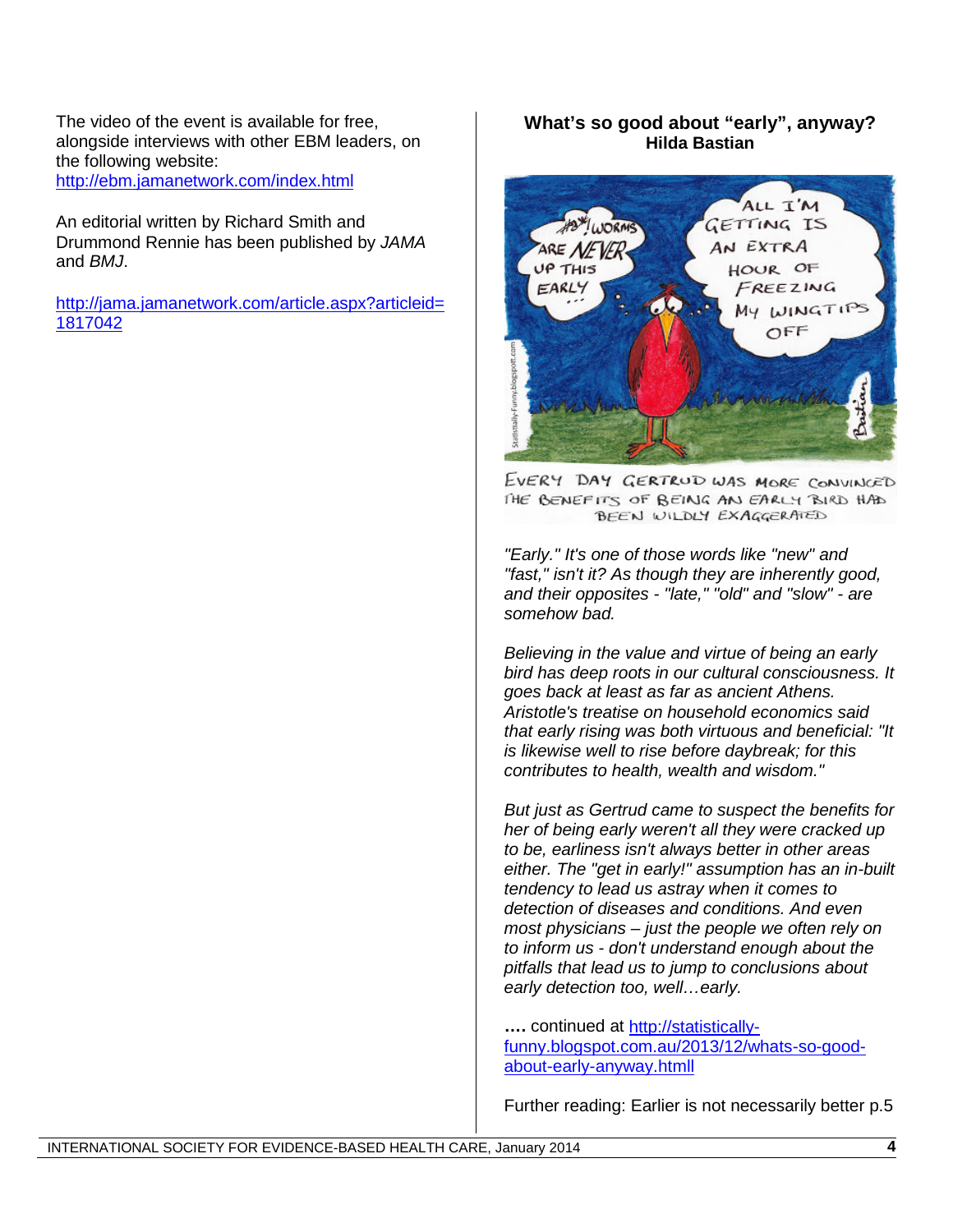# **Teaching & Practice Tips**

# **Public Engagement Exercise: The Chocolate Trial**

Used to great success at various outreach events, the Chocolate Trial is a public engagement exercise to make it easier for patients and public to understand the steps and jargon involved in a clinical study.

Visitors to the stand are taken through the stages of a clinical trial, comparing a standard treatment (generic chocolate) to a new treatment (more expensive chocolate or differently flavoured chocolate) to determine which one is better (more satisfying).

Visitors will be given a participant information sheet and learn about eligibility, consent, randomisation and blinding. They will provide feedback on their given chocolate and learn about the reporting of study results.

The following documentation was developed by Danielle Neal, Communications and PPI Officer at North West London Diabetes Local Research Network and is available for download from the National Institute for Health Research website:

[http://www.crncc.nihr.ac.uk/about\\_us/ccrn/nwlondo](http://www.crncc.nihr.ac.uk/about_us/ccrn/nwlondon/Patient%20and%20Public%20Involvement/I%20work%20for%20the%20NHS) [n/Patient%20and%20Public%20Involvement/I%20](http://www.crncc.nihr.ac.uk/about_us/ccrn/nwlondon/Patient%20and%20Public%20Involvement/I%20work%20for%20the%20NHS) [work%20for%20the%20NHS](http://www.crncc.nihr.ac.uk/about_us/ccrn/nwlondon/Patient%20and%20Public%20Involvement/I%20work%20for%20the%20NHS)

- The Chocolate Trial Guide: this acts as the study protocol and contains all the information on how to conduct the study and what materials you will need
- Participant Information Sheet: the equivalent of the patient information sheet that allows participants to decide whether they want to take part in the study.
- Feedback slips: to be completed by participants after the study is complete
- Randomised clinical trial process: a document that breaks down the essential stages and vocabulary of the study, for use when discussing research with participants.

All documents are free and can be tailored to local requirements.

Information provided by NIHR.

# **Testing Treatments Book Chapter: Earlier is Not Necessarily Better**

'Testing Treatments' is a comprehensive guide about evidence-based medicine that urges everyone to get involved in improving current research and future treatment. The book and the associated website outline practical steps that patients and health professionals can take together to do this.

The second edition of the book includes a thoughtprovoking account of screening, explaining how early diagnosis is not always better. Below is a summary of the respective book chapter. A PDF of the book is freely available for download from the Testing Treatments website [\(www.testingtreatments.org\)](http://www.testingtreatments.org/).

Many types of screening are of no, or uncertain, benefit. Two heavily contested examples are mammography screening for early breast cancer detection and prostate-specific antigen (PSA) testing for early prostate cancer diagnosis. Both tests may detect cancers that would otherwise never have become apparent or harmful in a patient's lifetime.

A systematic review of all available evidence found that if 2,000 women are screened regularly for 10 years, one will benefit from screening and avoid dying from breast cancer. But at the same time, 10 healthy women will become 'cancer patients' and receive unnecessary treatments. Moreover, 200 out of 2,000 women screened will have a false alarm, causing unnecessary anxiety and further tests.

For prostate cancer, a blood test exists that measures elevated levels of the enzyme PSA, which is indicative of prostate cancer. However, there is no clear cut-off for the test and more importantly, the test does not distinguish between fast-growing cancers that may be life threatening, and slow-growing cancers that may never cause any trouble to the patient. In addition, PSA, unlike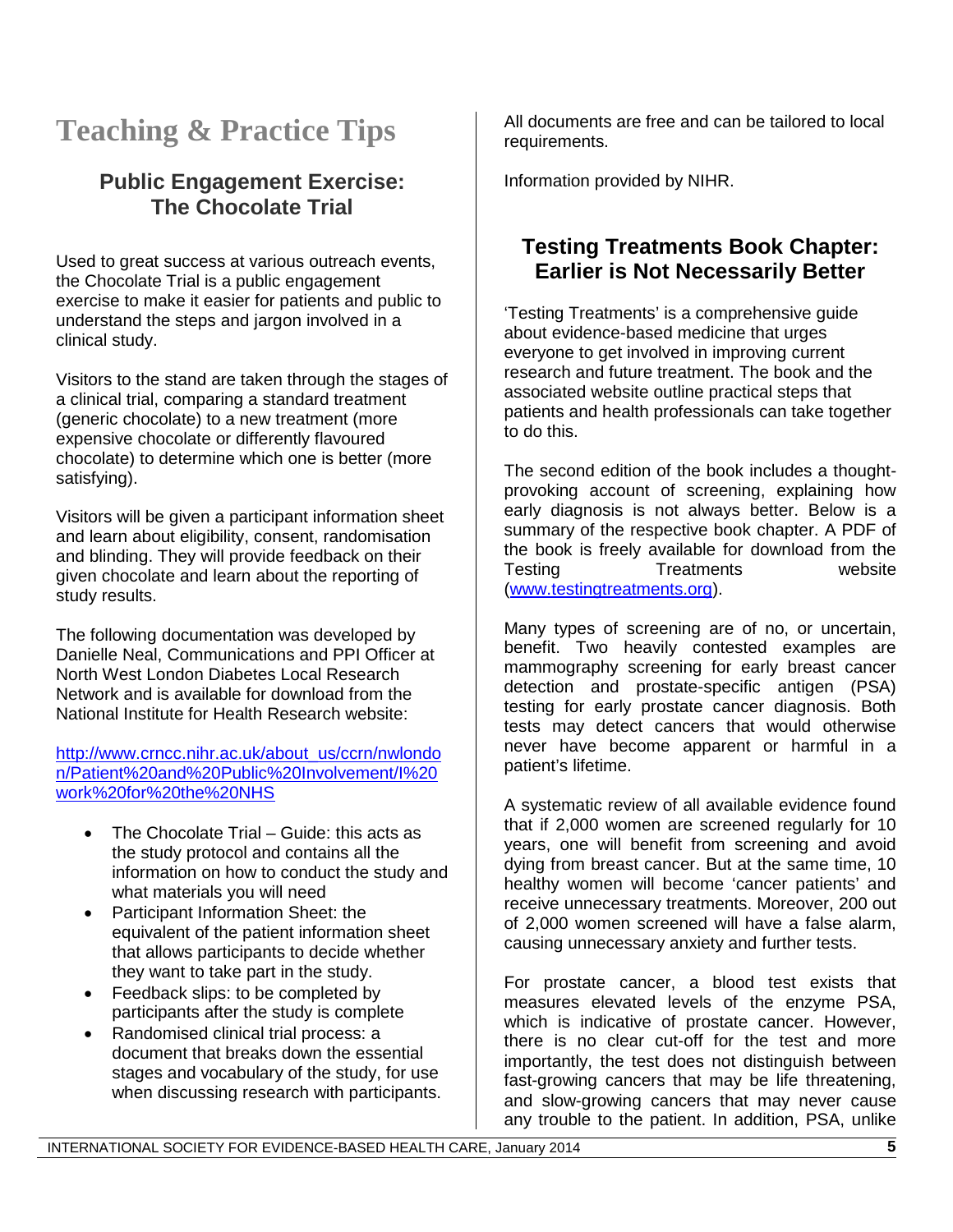the name suggests, is not specific. Non-cancerous prostate tumours, infections and even some overthe-counter painkillers can cause raised PSA levels.

One in five men with clinically significant cancers will have normal PSA levels. On the other hand, a 2010 systematic review found no evidence that PSA screening had an impact on either the rate of death from cancer or the overall death rate.

At the very least, men should be educated about the fact that the test cannot tell them whether they have a life-threatening cancer but that it could lead them through a series of tests and treatments that could be unnecessary.

Diagnosing a disease earlier does not automatically make patients live longer – they often merely live for a longer time with the disease, or with the knowledge that they may develop a disease. The latter is especially true for genetic testing – a screening test that, not so long ago, was more or less confined to generally rare, single-gene disorders such as the childhood-onset musclewasting disease Duchenne muscular dystrophy. However, most diseases cannot be attributed to a single faulty gene, but depend on how risk variants in several genes interact with one another and with environmental factors. Despite this complexity, the media and promoters of direct-to-consumer genetic testing praise the supposed virtue and simplicity of genetic risk profiling. However, the result may well make you anxious and decision-making difficult, and may have wider implications too – on members of your family, for example.

There are other cases where screening may detect diseases earlier, but not early enough. Some cancers, for example lung cancer, spread in the body before the patient has any symptoms and before any tests can detect the presence of the cancer. Traditionally, attempts to detect this cancer early involved chest X-rays. Recently, a large randomised trial involving over 50,000 current and former heavy smokers compared chest X-ray screening with screening by a special type of computer tomography (CT) scan called a spiral CT. Spiral CT diagnosed lung cancers at an even earlier stage than did chest X-rays, an in a small proportion of patients this was sufficiently early for treatment to be of benefit (346 deaths from lung cancer in the spiral CT group vs 425 in the chest X-

ray group). But this beneficial outcome came at the expense of a large proportion of people wrongly labelled with lung cancer. Overall, for every 1,000 heavy smokers who had three annual X-rays or scans, over eight years of follow-up, three fewer died of lung cancer. But 13 still died of lung cancer despite earlier detection and 233 received a falsepositive result that required further investigation.

People invited for screening need sufficient and balanced information about the test being offered. This should include possible harms, consequences, limitations and potential benefits – so that they can make an informed choice.

Screening should not happen unless:

- The condition being screened for is important in terms of public health – for example, it is serious and/or affects large numbers of people
- There is a recognizable early stage of the condition
- There is an effective and acceptable treatment for the condition, so screening is likely to make a difference to its outcome
- There is a valid and reliable test for the condition that is acceptable to people being offered screening
- The screening programme is of good quality and cost-effective in the setting in which it is to be offered
- The information provided to people is unbiased; based on good evidence; and clear about possible harms (eg. overdiagnosis leading to over-treatment) as well as potential benefits
- The invitation for screening is not coercive  $$ that is, it indicates it is reasonable to decline
- The chance of physical or psychological harm to those offered screening is likely to be less than the chance of benefit
- There are adequate facilities for the diagnosis and treatment of abnormalities detected by screening

### **Reference**

Imogen Evans, Hazel Thornton, Iain Chalmers and Paul Glasziou. Testing Treatments – Better Health for Better Healthcare. 2<sup>nd</sup> ed. Pinter & Martin, 2011.

INTERNATIONAL SOCIETY FOR EVIDENCE-BASED HEALTH CARE, January 2014 **6**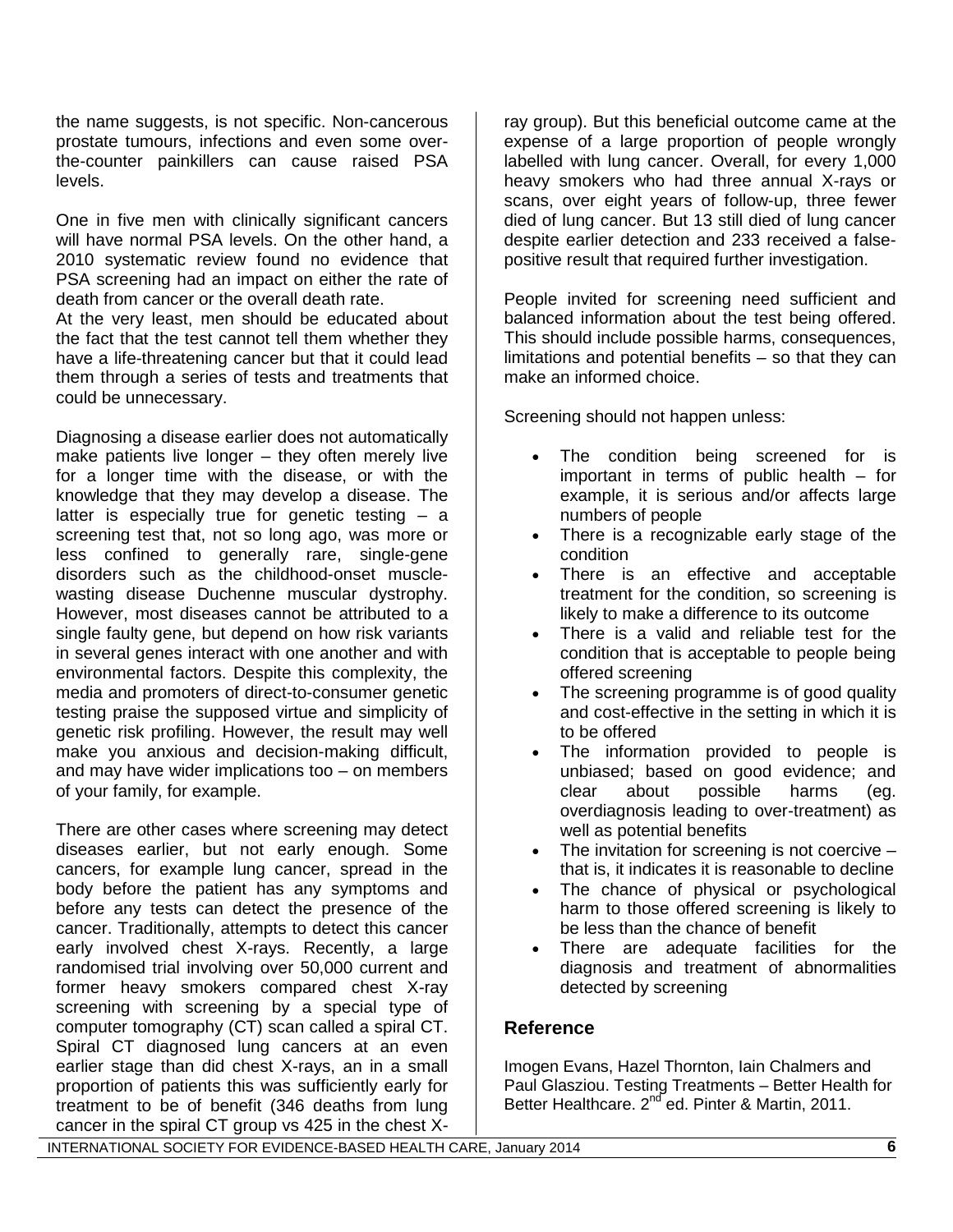# **Research & Reviews**

# **Assessing the applicability of findings in systematic reviews of complex interventions can enhance the utility of reviews for decision making**

## **Belinda Burford, Simon Lewin, Vivian Welch, Eva Rehfuess, Elizabeth Waters**

Assessment of applicability is an essential part of the systematic review process. In the context of systematic reviews of the effects of interventions, applicability is an assessment of whether the findings of a review can be applied in a particular context or population. For more complex interventions, assessing applicability can be challenging because of greater diversity of, and interactions within and between, the intended population, intervention components, comparison conditions, and outcomes as well as a range of further considerations related to intervention context and theoretical basis. We recommend that review authors plan and conduct analyses to explain variations in effect and answer questions about mechanisms of action and influence of different settings, contexts, and populations. We also recommend that review authors provide rich descriptions of the setting, implementation details, resource use, and contexts of included studies and assess applicability for at least one target population, setting, and context. This should facilitate applicability assessments by end users. Consensus on terminology is needed and guidance should be developed for the synthesis of implementation information within reviews as well as the documentation of applicability judgments by review authors.

*J Clin Epidemiol* 2013 Nov; 66 (11):1251-61.

### **Notes from the 2013 ISEHC Conference, October 30 – November 2, Sicily, Italy**

The 2013 EBHC International Joint Conference was held on October 30-November 2 in Taormina, Sicily, and was a great success.

For this second annual conference, ISEHC teamed up with the EBHC Teachers and Developers Conference hosted by GIMBE Foundation, which turned out to be a perfect match. The commonality between the two organizations is, of course, the basic principle that evidence should inform all healthcare decisions at all levels: patients, healthcare professionals, healthcare educators, and policy makers.

The conference attracted 159 participants from 30 countries. Some key take home messages from the conference were Gordon Guyatt's new *First principle of EBM: Systematic summaries of the best available evidence should guide patient management decisions,* Brian Haynes' presentation and emphasis of the value of pre-appraised evidence to facilitate clinical decision making, and Paul Glasziou's presentation, via link from Australia, on digestion of evidence and the use of YouTube in medicine.

Other interesting highlights and outcomes of the conference were the initiation of an EBHC MOOC (Massive Open Online Course), a funding appeal/proposal for the implementation of evidence-based practice (EBP) in developing countries, and a proposal on how to integrate shared decision making in EBP education.

Views of the future were shared and included the move to increasingly high-tech solutions for EBHC such as smart phones, integrated EMR's, and push services.

All speaker presentations and a full abstract book can be accessed via [www.ebhc.org.](http://www.ebhc.org/) A few abstracts are featured in this newsletter.

The 3rd ISEHC Conference will be held in Taipei on November 6-9, 2014. It will be jointly hosted by the Taipei Medical University and Taiwan Evidence-Based Medicine Association (TEBMA).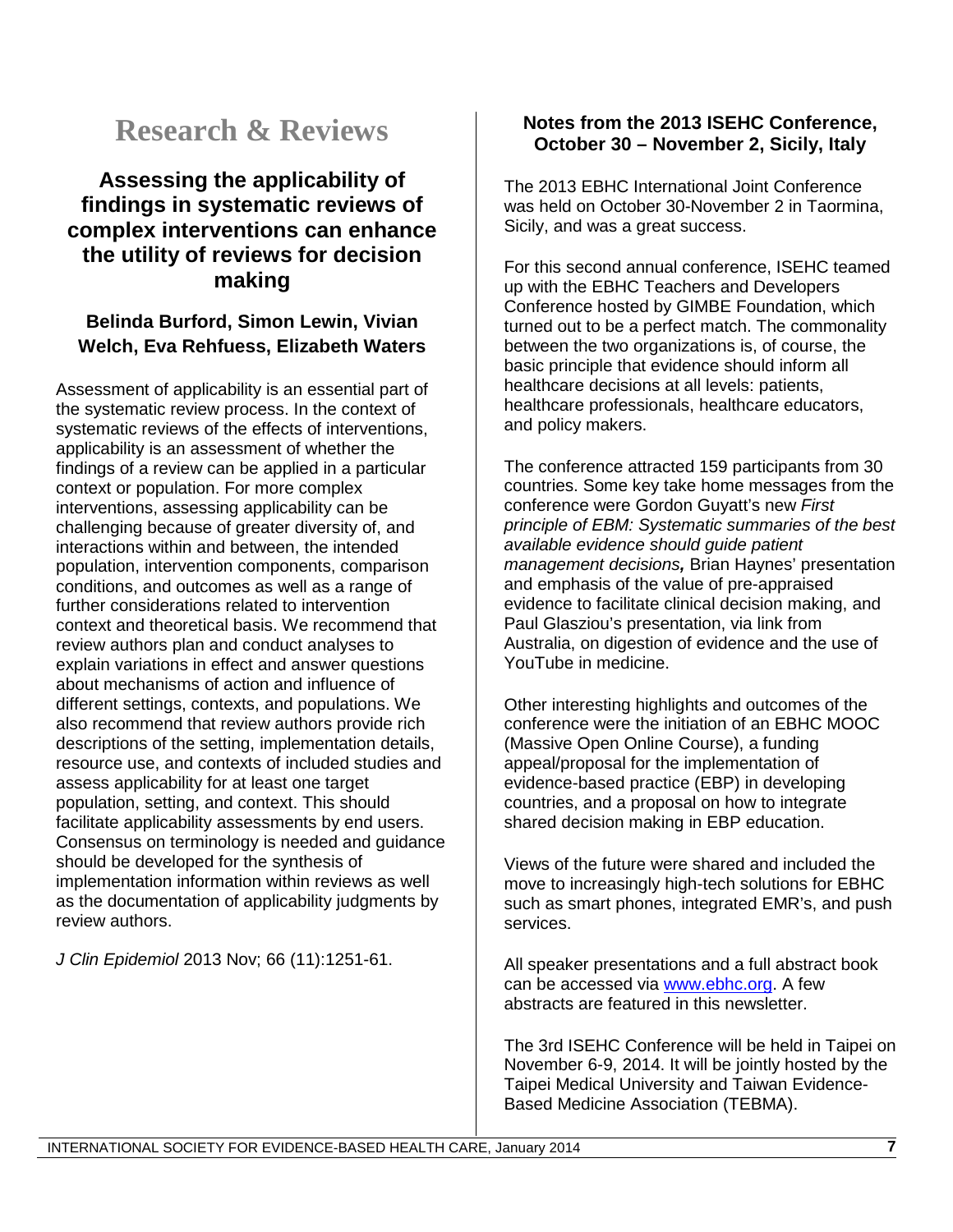Abstract submissions and workshop proposals can be submitted between February 15 and April 30.

For details and abstract submission see the conference website:<http://www.isehc2014.tw/>

# **Selected Abstracts from the 2013 ISEHC Conference, Sicily**

# **Implementing Evidence-Based Practice through EBP Champions**

# **Fathimath Shifaza – Australia**

**BACKGROUND:** Evidence-Based Practice (EBP) is a problem-solving approach that integrates the best available evidence from well-designed studies with clinical expertise, patient assessment, and patients' preference. EBP has been accepted as a process that reduces practice variation and is consistent regardless of the clinician, hospital or geographical location (Davis and Cordiner, 2008). It is fundamentally about reducing the uncertainty in clinical care, in order to achieve efficient and effective service delivery (Courtney and McCutcheon, 2010). Major healthcare organizations are emphasizing the importance of EBP in developing countries. It is an area that needs to be strengthened in developing countries. To date there are many practices that are based on past experience, tradition, trial and error and untested theories in the Maldives.

**AIMS**: Broadly, the aim of this study is to explore the implementation of EBP into clinical practice in the Maldives health care system, using Evidence-Based Champions. The specific aim for this study is to develop nurses as EBP champions and investigate the usefulness of EBP champions in implementing EBP.

**METHODS:** This study explores the phenomena of the Evidence-Based Champion model which aims to produce clinical leaders from a variety of backgrounds, who could implement EBP in the Maldives through an action research. It discusses the process that was undertaken to prepare EBP champions and their roles in implementing EBP. Clinicians working in five public healthcare facilities

(hospitals and clinics) were invited to participate in this study. Flyers and information sheets outlining the project were distributed in the wards. Fourteen clinicians volunteered to become EBP champions in their clinical areas. The training for EBP champions involved attendance of a two-day introductory workshop that focused on the concepts and principles of EBP. The main aim of this training was to enhance the EBP champions' competencies for the EBP process, knowledge, skills and attitude towards EBP. The training consisted of the following components: history of EBP, steps involved in EBP, importance of critical appraisal, and developing skills for database searching. During the training, EBP champions were paired up and instructed to conduct an EBP project. All EBP champions were provided with a list of websites and databases that support EBP. EBP champions' activities were monitored over the course of one year to investigate the role of the EBP champion and how they have contributed to effective implementation of EBP. The following things were examined: 1) the types of work that was carried out; 2) any practice changes; 3) the facilitators and barriers faced by the champions. Data were obtained through semi-structured focus group interviews and from web-based activities where the champions shared their experiences and problems. Content analysis was used to analyse discussions with focus groups and web-based data as content analysis is flexible and allows clear identification of prominent themes. This analysis was informed by the framework of Krippendorff (1980) and was processed using the qualitative analysis software NVivo9.

**RESULTS:** Analysis revealed that the EBP champions engaged in seven core activities. These include educating the general public, educating nurses and disseminating knowledge, implementing projects, auditing, developing guidelines, and facilitating practice change and leadership activities. Sixteen guidelines and four major practices have been changed over the course of one year.

**LIMITS:** Limitations occur for all studies and for this study they included researchers being away from the research site, which affects communication. However, to overcome this, online communication was used. The other limitation is that the research cannot be generalized. Action research does not require generalization, however, it can be adapted to a research setting.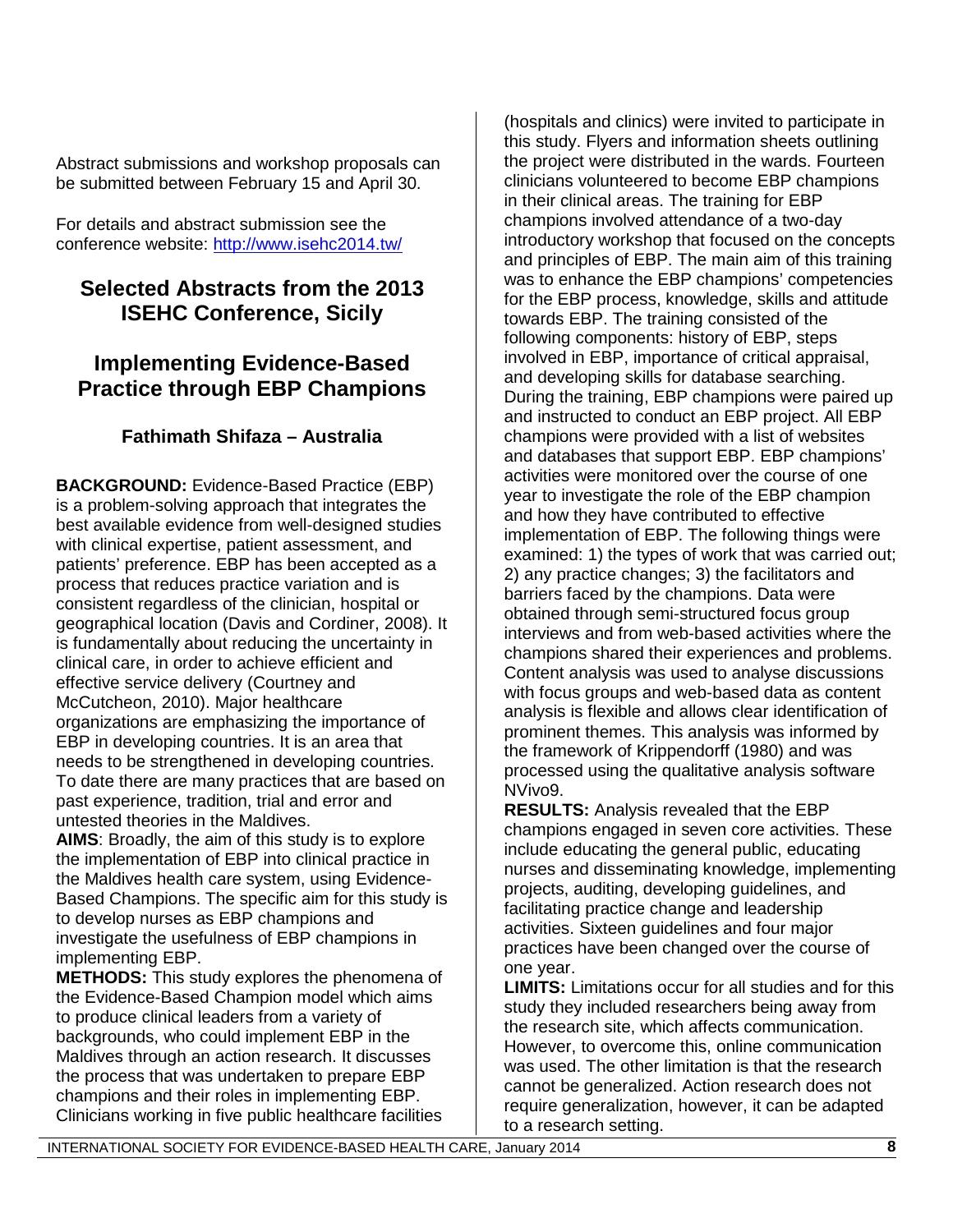**CONCLUSIONS:** This study aimed to achieve a better understanding of the role of EBP champions in the implementation of EBP. Implementation of EBP champions in the Maldives healthcare system has been an additional boost to the implementation of EBP in the country. It provided an opportunity for clinicians to gain an understanding of EBP and identify areas of concern. It attempts to offer new insights of EBP champions and implementation of EBP. This study might serve as a model for similar healthcare organisations interested in implementing EBP through champions.

# **Evaluating the Impact of an Intensive Education Workshop on Evidence-Informed Decision Making Knowledge, Skills and Behaviours: a Mixed Methods Study.**

## **Jennifer Yost – Canada**

**BACKGROUND:** Health professionals require a unique set of knowledge and skills in order to meet increasing expectations to use research evidence to inform practice and policy decisions. They need to be able to find, access and interpret the best available research and apply the evidence, along with information about patient preferences, clinical expertise, and the clinical context and resources to such decisions.

**AIMS:** This study evaluated the impact of a five-day intensive educational workshop on evidence informed decision making (EIDM) knowledge, skills and behaviours.

**METHODS:** An explanatory mixed methods, longitudinal study design was implemented among a convenience sample of various healthcare professionals attending the workshop (N=51). EIDM knowledge, skills and behaviours were quantitatively measured at baseline and at six months follow-up, with EIDM knowledge and skills measured additionally immediately following the educational workshop (post-test measurement). EIDM knowledge and skills were measured using a researcher developed questionnaire consisting of 18 open-ended and multiple-choice format questions. EIDM behaviours were measured using the EBP Implementation Scale (developed by Bernadette Melnynk and Ellen Fineout-Overholt)

which asks 18 scaled items about how often in the past eight weeks a range of EIDM behaviours were performed. Change in EIDM knowledge and skills was determined using repeated measures analysis of variance (ANOVA) and paired t-tests were performed to determine change in EIDM behaviours. The relationships between EIDM knowledge and skills and EIDM behaviour was explored using Pearson's correlation. To determine participants' preferences for continuing education, data were collected using quantitative surveys (post-test measurement) and qualitative (individual telephone interviews after six-month follow-up) methods.

**RESULTS:** EIDM knowledge and skills increased significantly from baseline to immediately following the intervention [5.6, 95% CI (3.7, 7.4), P 0.000] and from baseline to six-month follow-up [3.7, 95% CI (2.1, 5.3), P 0.000], with a significant decrease from immediately following the intervention to sixmonth follow-up [-1.9, 95% CI (-3.5, -0.3), P 0.018]. EIDM behaviours increased, but not significantly, from baseline to six-month follow-up [1.7, 95% CI (- 0.3, 3.8), P 0.095]. At baseline and six-month follow-up, there was a weak, non-significant positive correlation between EIDM knowledge and skills and EIDM behaviours (r=0.29, P 0.069 and r=0.24, P 0.136, respectively). Participants indicated a willingness to participate in continuing education that was evident immediately following the week-long workshop and six months after the workshop. Preferences for the time and frequency of online continuing education strategies, however, appeared to shift during this timeframe. **LIMITS: Participants represent a small** convenience sample of health care professionals that were largely motivated and supported by their institution. Given that the researchers were unable to use possible workshop attendees who were waitlisted as a control group, it is possible that the significant increase in knowledge and skills from baseline to six-month follow-up could have been due to factors other than the EIDM workshop. In addition, participants could have received additional support following the EIDM workshop to promote EIDM knowledge and skills. Lastly, EIDM knowledge and skills were measured objectively but with a tool with undemonstrated reliability while EIDM behaviours were measured using a tool with documented validity and reliability, but were selfreported and not objectively measured.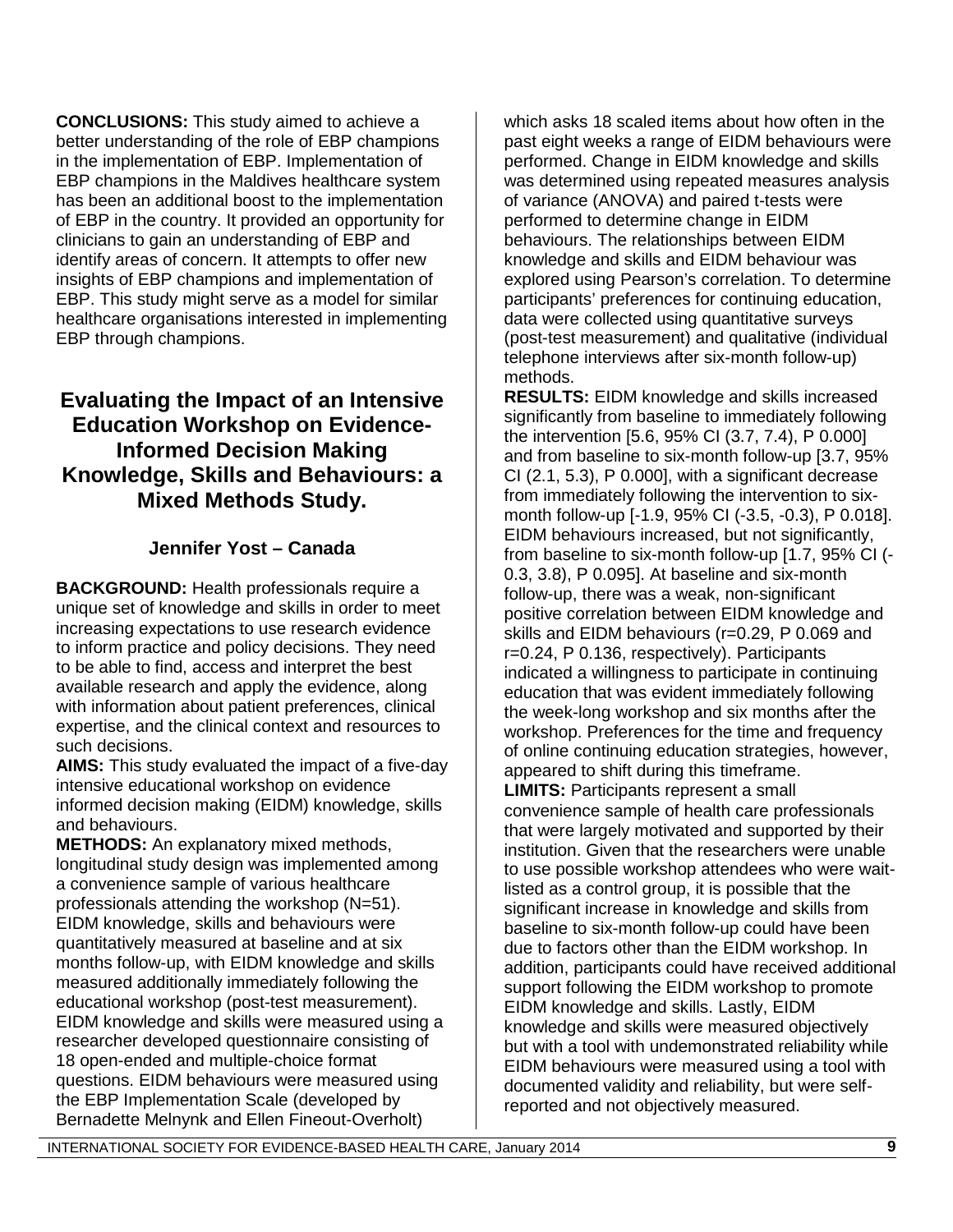**CONCLUSIONS:** An intensive educational workshop shows promise for increasing EIDM knowledge and skills. Increasing EIDM knowledge and skills may promote the capacity of health professionals to use research evidence when making practice and policy decisions and in turn lead to positive patient outcomes.

# **Evidence -Based Medicine Interactive eBook Learning Effect**

# **Mao -Meng Tiao – Taiwan**

**BACKGROUND:** Students often feel bored and cannot grasp the main points of learning "evidence based medicine".

**AIMS:** This study is initiated to help students formulate practical clinical questions.

**METHODS:** An e -book was designed via Adobe Flash Professional CS6. It includes an introduction to the basic concepts of evidence -based medicine, EBM databases, database literature search skills, critical appraisal methods, clinical application and effectiveness evaluation. At the outpatient clinic, the e -book and the skills of evidence -based medicine are presented to the students to formulate a question from a real life patient. Students then practice the five steps of evidence -based medicine to search and analyse the level of evidence of the article that they find and apply it clinically. Their skill is assessed by questionnaires, a five -point Likert item, both before and after class. Searched answers for the questions were later discussed based on a video recorded at the outpatient clinic. **RESULTS:** A total of 30 students completed the questionnaire with video recording. The average satisfaction score of the students was 95.1 points (on a scale of 100). With the interaction of e -books, students feel that learning is improved. Database literature search skills scored from 2.5 to 4.1 (out of a possible five -point Likert item), critical appraisal from 2.3 to 4.2 and level of evidence from 2.7 to 4.4.

**LIMITS:** Too complex o r too difficult cases are not suitable for the limited teaching time.

**CONCLUSIONS:** The integration of the e -book interactive mode into clinical cases can improve the skills of the students, raise interest in learning, and is clinically useful.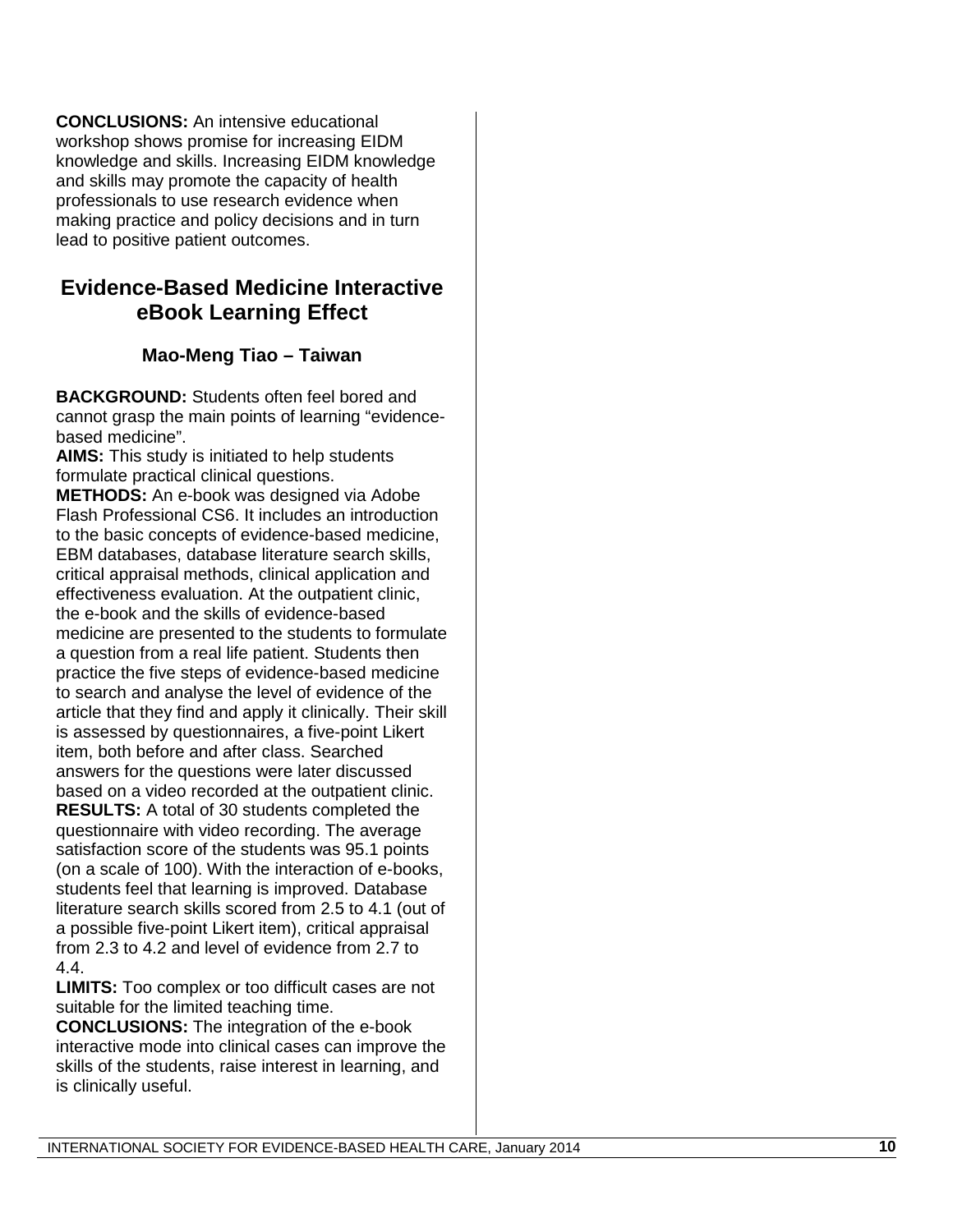# **Resources & Reviews**

### **EBHC Flipboard – Your Social News Magazine on Evidence-Based Health Care**

Do you use Facebook or Twitter? Did you ever wish you could collate all those interesting links your friends and people you follow share with you in one place? The solution is Flipboard, a tablet and smartphone App that lets you create collections of content from your social media networks in the format of a digital magazine.

Once given permission to do so, Flipboard accesses your Twitter, Facebook, Linkedin or Google+ accounts and aggregates shared links or posts. It also takes content and images from the respective URLs and tiles them in the style of a magazine or newspaper, which you can flip through using your touchscreen.

Flipboard allows you to create your own personalised magazines on topics that interest you. You can add content to those magazines by adding links you come across, for example, whilst browsing your Twitter feed. There is also a 'Flip it' applet for your internet browser, so that you can add stories whilst browsing from your laptop or desktop.

Your magazines can be private or shared with the public, allowing other readers to subscribe. You can invite contributors with similar interests to help fill the pages of a magazine too.

Paul Glasziou has created an EBHC magazine with news about evidence-based health care and Flipboard users are welcome to contribute. If you are interested, please drop Paul an e-mail (pglaszio@bond.edu.au) so that you can be added as a contributor.

To subscribe to the EBHC magazine, download Flipboard [\(www.flipboard.com\)](http://www.flipboard.com/) and install it on your tablet and/or smartphone, then search for "EBHC" among the available magazines.

#### **Students4BestEvidence – a New Network for Students Interested in Evidence-Based Healthcare**

December 6, 2013 saw the official launch of a new website for students interested in evidence-based healthcare, [www.students4bestevidence.net.](http://www.students4bestevidence.net/)

The website aims to serve as a platform where students in any healthcare discipline (and even non-healthcare disciplines) can post reviews of evidence-based online resources, discuss the latest evidence-based topics in a blog and share student tutorials on using evidence-based concepts.

All content is filtered using the five steps of evidence-based medicine: asking questions, searching for evidence, appraising research, acting on evidence and evaluating practice.

The website was developed through the UK Cochrane Centre after a Syrian medical student Norah contacted the Director with the idea just over a year ago.

However, it is a website by students for students, and the Cochrane Centre merely plays an administrative role. Several 'pioneers' produced a range of content for the website's soft launch in May 2013. By the end of the year, the community counted over 95 student members from around the world, from school age to university.

Students4BestEvidence collaborates with a series of organisations such as 'sense about science' and hopes to help introduce evidence-based healthcare into student education.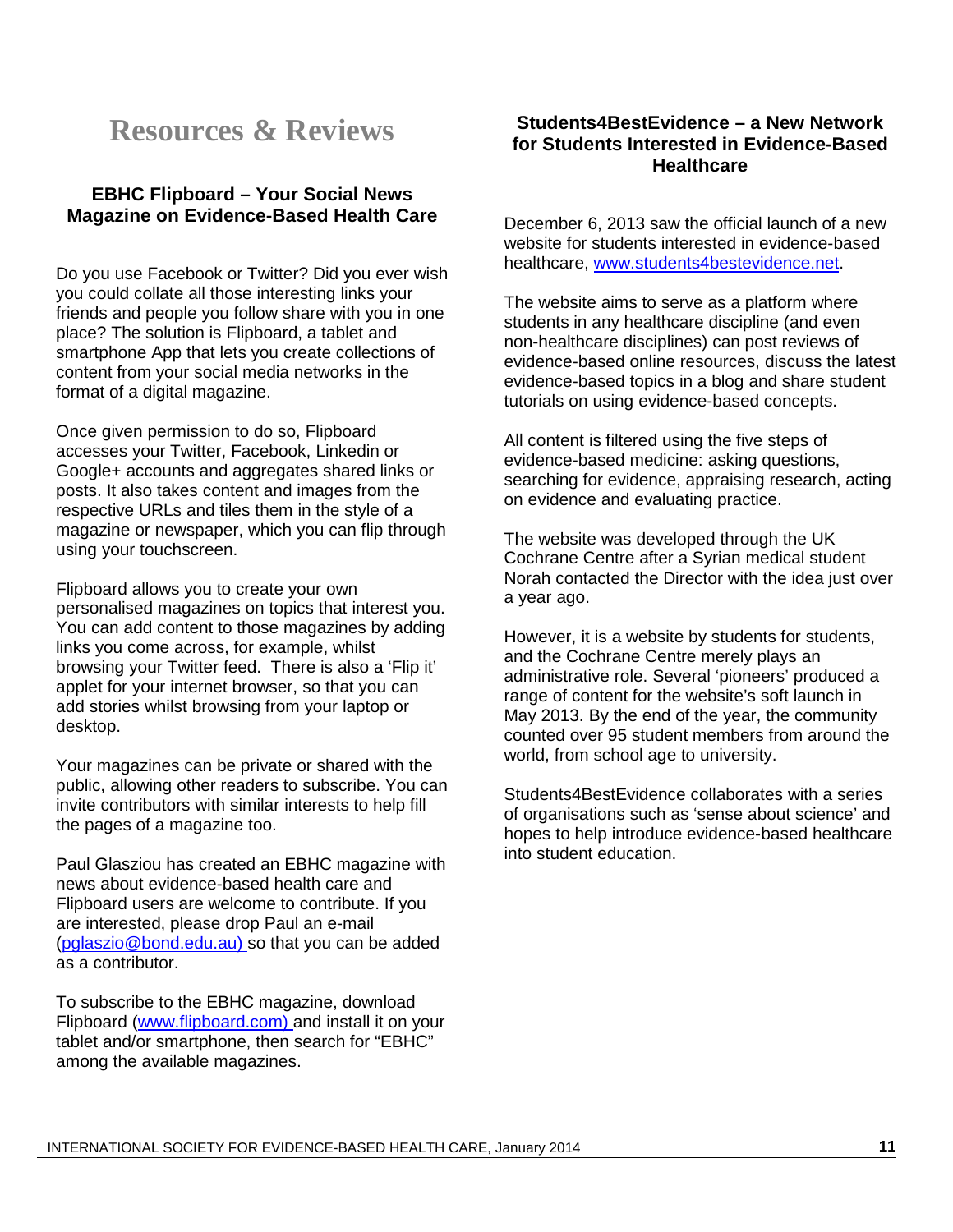#### **Single-Center Trials Tend to Provide Larger Treatment Effects than Multicenter Trials: a Systematic Review**

#### **Susanne Unverzagt, Roland Prondzinsky, Frank Peinemann**

**OBJECTIVES:** To assess whether the reported trial characteristics are associated with treatment effects on all-cause mortality within critical care medicine.

**STUDY DESIGN AND SETTING:** We identified all eligible randomized controlled trials (RCTs) from Cochrane Reviews on patients with sepsis, septic shock, and cardiogenic shock. Risk of bias was judged on 12 trial characteristics, including the differentiation between single-center and multicenter trials. Hierarchical random-effects models quantified the impact of the risk of bias items on the reported effect estimates of mortality.

**RESULTS:** Twelve meta-analyses that involved 82 RCTs were selected and judged. Single-center trials estimated a significant larger treatment effect compared with multicenter trials (ratio of odds ratios, 0.64; 95% confidence interval: 0.47, 0.87). Treatment effect tended to be overestimated with selective reporting of preplanned end points. Biases in different trial characteristics are unlikely to operate independently and may have modified these associations.

**CONCLUSION:** The results of this study highlight a substantial difference in treatment effect estimates between single-center and multicenter trials. Therefore, we recommend that results from singlecenter trials should be cautiously used for decision making.

*J Clin Epidemiol* 2013 Nov; 66 (11):1271-80.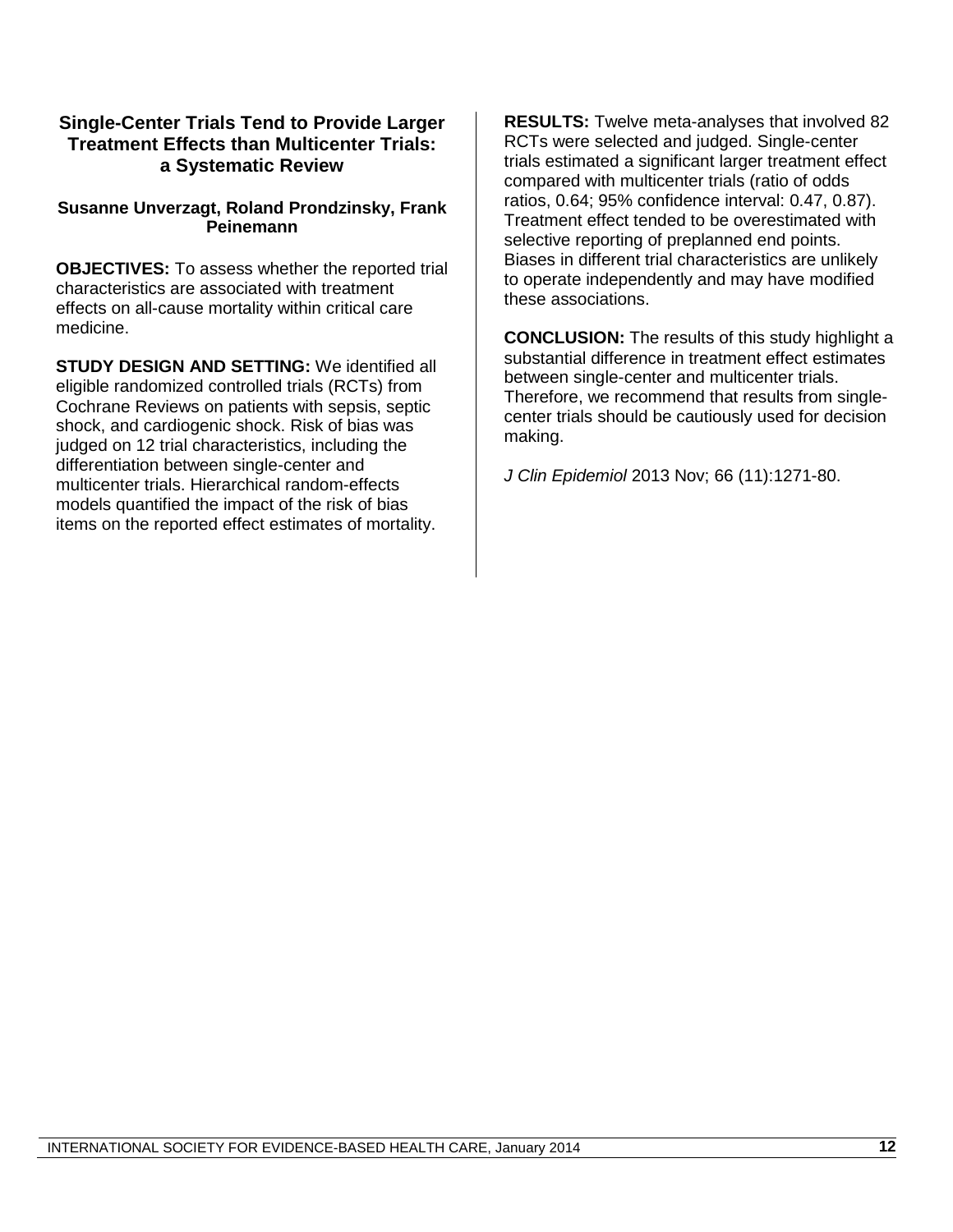# **Workshops & Conferences**

# **GIN 2014 Conference, Melbourne, Australia, 20-23 August 2014**



Therapeutic Guidelines Ltd is delighted to extend a warm invitation on behalf of the Board of Trustees of the Guidelines International Network (G-I-N) and the Scientific Committee to attend the GIN 2014 Conference that will be held in Melbourne, Australia on 20-23 August 2014.

GIN is an international network that was established in 2002 to support collaboration between organisations and individuals that specialise in the development and implementation of guidelines for health professionals. The GIN 2014 conference theme is "Creation and Innovation: Guidelines in the Digital Age". We hope that you will take advantage of this opportunity to participate in the next GIN conference and look forward to welcoming you to Melbourne and the Land Down Under in 2014!

Dr Sue Phillips<br>Professor Paul Glasziou<br>President, GIN 2014 Conference<br>Chair, GIN 2014 Scientifi **Important Dates:** Abstract Submission Opens 11 November 2013 Registration Opens 11 November 2013 **Deadline for Abstract Submissions Midnight\* 28 February 2014** Notification of Acceptance of Abstracts 11 April 2014<br>End of Early Registration 16 May 2014 End of Early Registration<br> **Online Registration Closes**<br>
15 August 2014 **Online Registration Closes**<br>**Conference** 

Chair, GIN 2014 Scientific Committee

20-23 August 2014

[www.gin2014.com.au](http://www.gin2014.com.au/)

\_\_\_\_\_\_\_\_\_\_\_\_\_\_\_\_\_\_\_\_\_\_\_\_\_\_\_\_\_\_\_\_\_\_\_\_\_\_\_\_\_\_\_\_\_\_\_\_\_\_\_\_\_\_\_\_\_\_

# **SAVE THE DATE!**

**2015**

# **Joint ISEHC & International Shared Decision Making Conference**

**Sydney, Australia** \_\_\_\_\_\_\_\_\_\_\_\_\_\_\_\_\_\_\_\_\_\_\_\_\_\_\_\_\_\_\_\_\_\_\_\_\_\_\_\_\_\_\_\_\_\_\_\_\_\_\_\_\_\_\_\_\_\_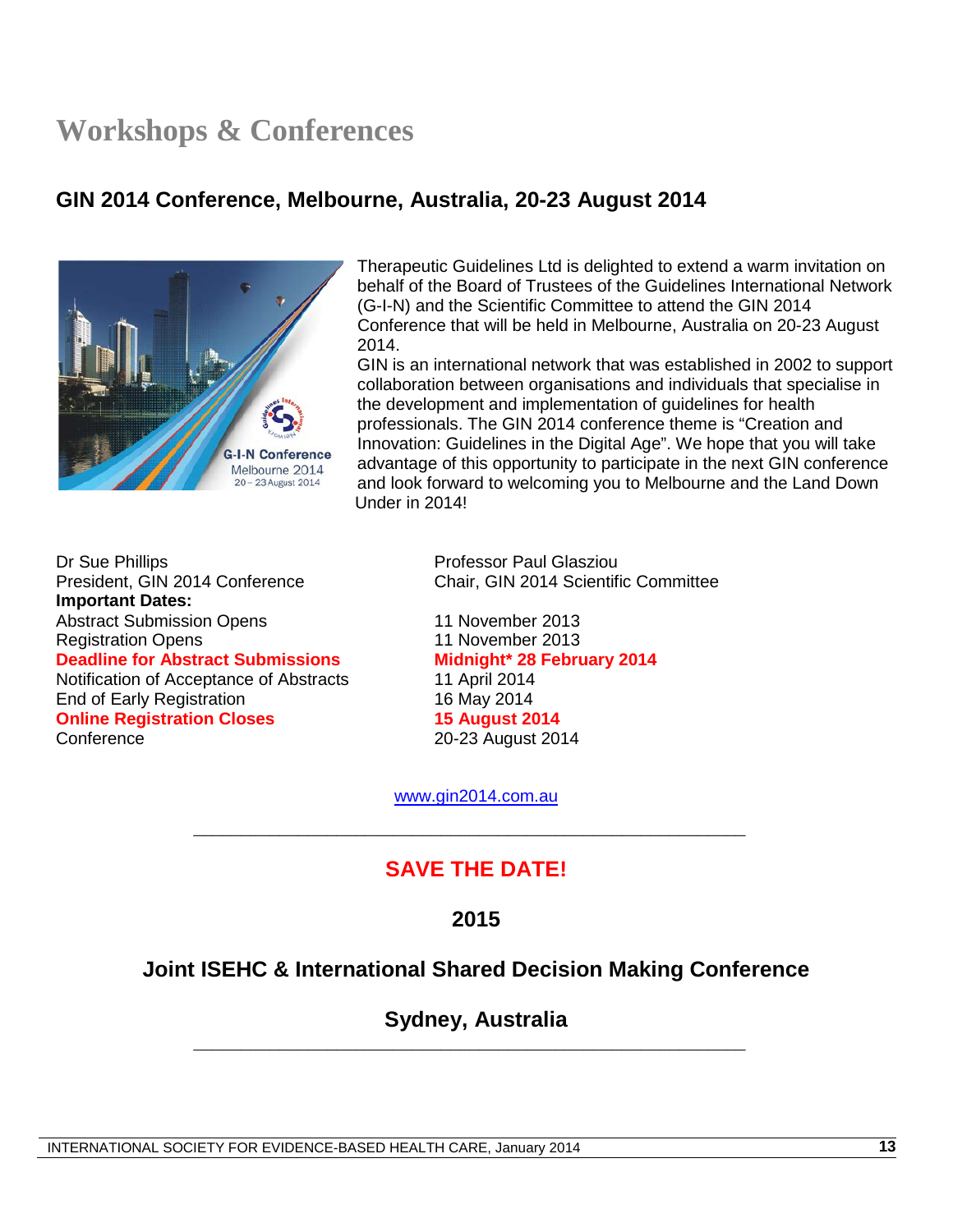# **Second Preventing Overdiagnosis Conference, September 15-17, 2014, Oxford, UK**



preventingoverdiagnosis.net

Following the extraordinary success of the 2013 conference, the second Preventing Overdiagnosis conference will be hosted by the Centre for Evidence-Based Medicine, Department of Primary Care Health Sciences, University of Oxford, Oxford UK. **Abstract submission and early bird registration are now open**, with limited places for a fee currently set at £345. **Abstracts close March 27.**

Abstracts are sought for short oral scientific presentations or posters on the problem of overdiagnosis and potential solutions. Abstract themes can relate to any of the conference subthemes including: the prevalence of overdiagnosis, methods for researching and measuring the problem, its causes or consequences, policy interventions and communication strategies. Work on defining overdiagnosis, and placing the problem within historical and cultural contexts is also welcome. While the conference is primarily a scientific gathering, abstract submissions from policy makers, citizen or consumer representatives are also welcome, as are proposals for workshops, (around 90 minutes).

A number of workshops have already been proposed including: Methods for measuring incidence, prevalence and over-diagnosis in cancer screening; Nailing the definition of overdiagnosis; Methods for communicating about overdiagnosis; Revealing and measuring harms of screening other than overdiagnosis.

#### **Keynote Speakers**

**Jack Wennberg** - pioneer and leading researcher of unwarranted variation in the healthcare industry. Founder of the Dartmouth Institute of Health Care Policy and Research at Dartmouth Medical School, United States and author of Tracking Medicine; a book which connects the problem of unwarranted variation to over- "and mis"-diagnosis.

**Linn Getz** - MD, Professor, Department of Public Health and General Practice, Norwegian University of Science and Technology, Trondheim, Norway.

**Alex Barratt** - Professor of Epidemiology, University of Sydney, School of Public Health, Australia.

**Margaret McCartney** - GP in Glasgow, Scotland, and writer for a range of media, newspapers and journals including the British Medical Journal, and BBC Radio 4′s Inside Health.

\_\_\_\_\_\_\_\_\_\_\_\_\_\_\_\_\_\_\_\_\_\_\_\_\_\_\_\_\_\_\_\_\_\_\_\_\_\_\_\_\_\_\_\_\_\_\_\_\_\_\_\_\_\_\_\_\_\_

**Sir John Burn** - former head of the Institute of Human Genetics, current Genetics Lead for the National Institute of Health Research and medical director of a new start-up planning to produce hand-held DNA testing devices.

**Iona Heath** - former president Royal College of General Practitioners, London, England.

**Barry Kramer** - National Cancer Institute, United States (Panel chair)

**Fiona Godlee** - Editor-in-chief BMJ (chair)

INTERNATIONAL SOCIETY FOR EVIDENCE-BASED HEALTH CARE, January 2014 **14**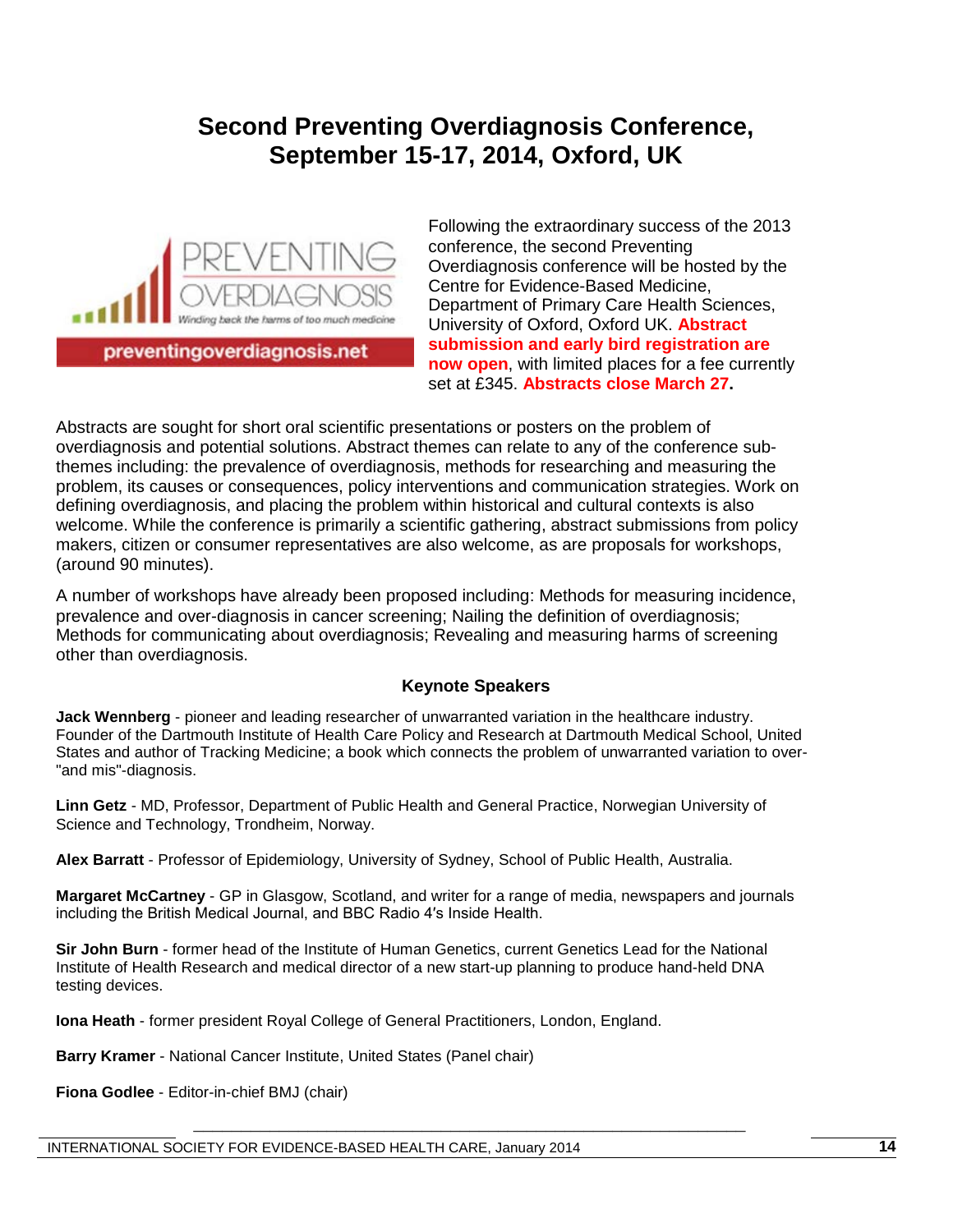

# **The 3rd International Society for Evidence-based Health Care Conference will be held in the NTUH International Convention Center**

**Theme - Knowledge Translation and Decision Making for Better Health: Challenge of Globalization.**

### **November 6-9, 2014, Taipei, Taiwan**

Hosted by the Taiwan Evidence-Based Medicine Association (TEBMA) in cooperation with Center for Evidence-Based Medicine, Taipei Medical University

ISEHC is on a success path and is growing rapidly. After two successful conferences the society is becoming an increasingly established player in the EBHC field. It is soon time to turn our focus on the 3rd ISEHC conference in Taipei November 6-9, 2014. Abstract submissions and workshop proposals can be submitted between February 15 and April 30. For details and abstract submission see the conference website: [www.isehc2014.tw/](http://www.isehc2014.tw/)

#### **Important Dates**

| <b>Abstract Submission Starts</b>                            | February 15, 2014  |
|--------------------------------------------------------------|--------------------|
| <b>Abstract Submission Deadline</b>                          | April 30, 2014     |
| <b>Notification of Abstract Review Results</b>               | June 30, 2014      |
| <b>Registration Deadline of Accepted Abstracts</b>           | July 31, 2014      |
| Proposal of Workshop/Symposium/Panel/Forum Submission Starts | February 15, 2014  |
| <b>Proposal Submission Deadline</b>                          | March 31, 2014     |
| Notification of Proposal of Workshop/Symposium/Panel/Forum   | April 15, 2014     |
| Registration Deadline of Accepted Proposals                  | May 15, 2014       |
| <b>Registration Starts</b>                                   | February 15, 2014  |
| Very Early Registration Deadline                             | March 31, 2014     |
| <b>Early Registration Deadline</b>                           | July 31, 2014      |
| <b>Regular Registration Deadline</b>                         | September 30, 2014 |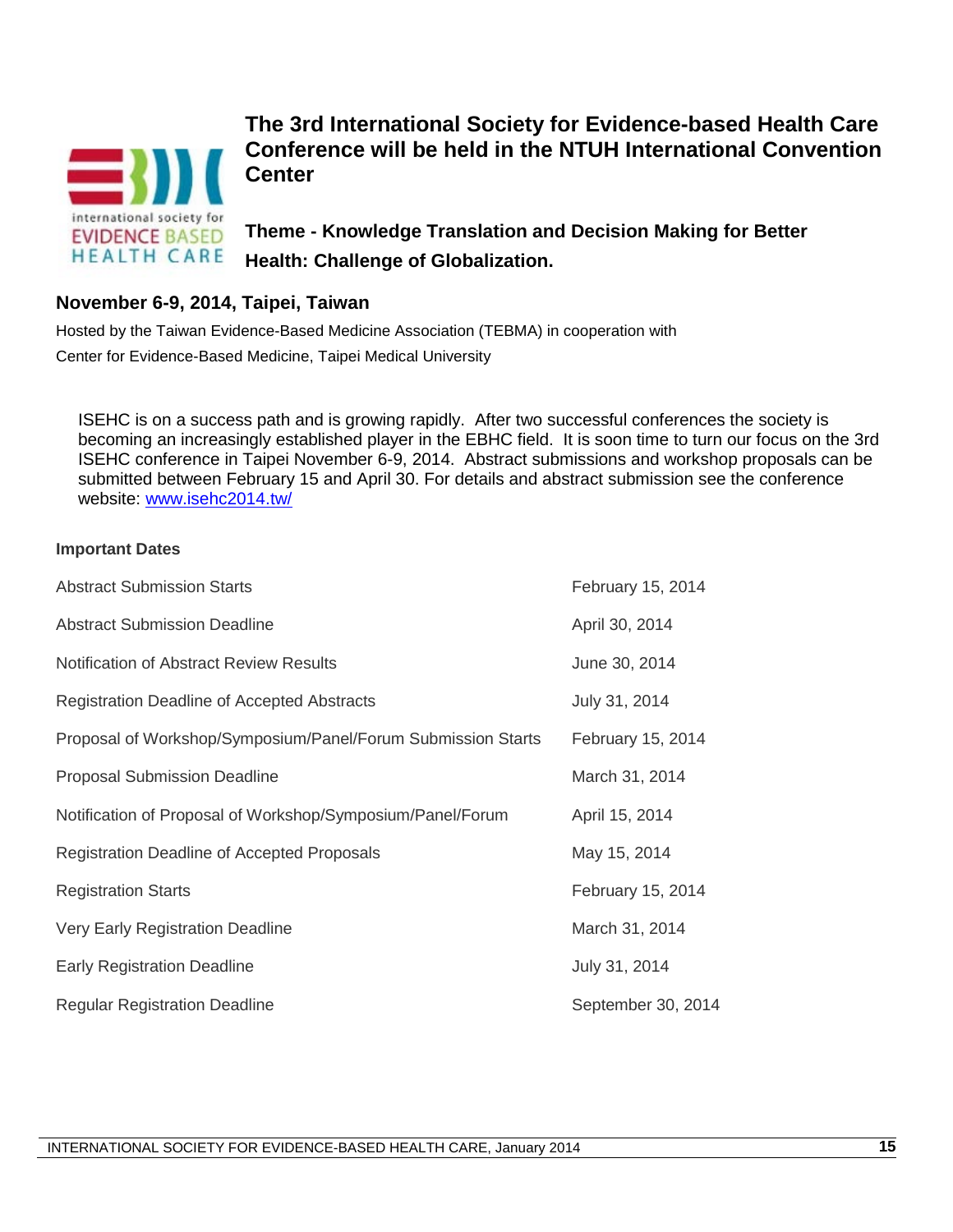## **EDITORS**

#### *Jason Busse*

Assistant Professor, Clinical Epidemiology & Biostatistics McMaster University, Faculty of Health Sciences Clinical Epidemiology & Biostatistics 1280 Main Street West, HSC-2C12 Hamilton, ON L8S 4K1 **[j.busse@rogers.com](mailto:j.busse@rogers.com)**

#### *Paul Glasziou*

Professor of Evidence-Based Medicine Director of the Centre for Research in Evidence-Based Practice Bond University Qld, Australia 4229 **[pglaszio@bond.edu.au](mailto:pglaszio@bond.edu.au)**

#### *Gordon Guyatt*

Professor, Clinical Epidemiology & Biostatistics McMaster University, Faculty of Health Sciences Clinical Epidemiology & Biostatistics 1280 Main Street West, HSC-2C12 Hamilton, ON L8S 4K1 **[guyatt@mcmaster.ca](mailto:guyatt@mcmaster.ca)**

## **SECTION CONTRIBUTORS**

#### **Editorials:**

Hilda Bastian - [hilda.bastian@nih.gov](mailto:hilda.bastian@nih.gov) Paul Glasziou – [pglaszio@bond.edu.au](mailto:pglaszio@bond.edu.au) **Teaching Tips:** NIHR [http://www.crncc.nihr.ac.uk](http://www.crncc.nihr.ac.uk/)

Paul Glasziou – [pglaszio@bond.edu.au](mailto:pglaszio@bond.edu.au) Michele Weber – [mweber@bond.edu.au](mailto:mweber@bond.edu.au)

#### **Research & Reviews:**

Fathimath Shifaza [shify003@mymail.unisa.edu.au](mailto:shify003@mymail.unisa.edu.au) Jennifer Yost [jyost@mcmaster.ca](mailto:jyost@mcmaster.ca) Tiao Mao-Meng [pc006581@yahoo.com.tw](mailto:pc006581@yahoo.com.tw)

#### **Resources & Reviews:**

Paul Glasziou – [pglaszio@bond.edu.au](mailto:pglaszio@bond.edu.au) Michele Weber – [mweber@bond.edu.au](mailto:mweber@bond.edu.au)

# **EDITORIAL ASSISTANT**

#### *Michele Weber*

Senior Research Assistant (Medical Writer) Centre for Research in Evidence Based Practice Bond University Qld, Australia 4229 **[mweber@bond.edu.au](mailto:mweber@bond.edu.au)**